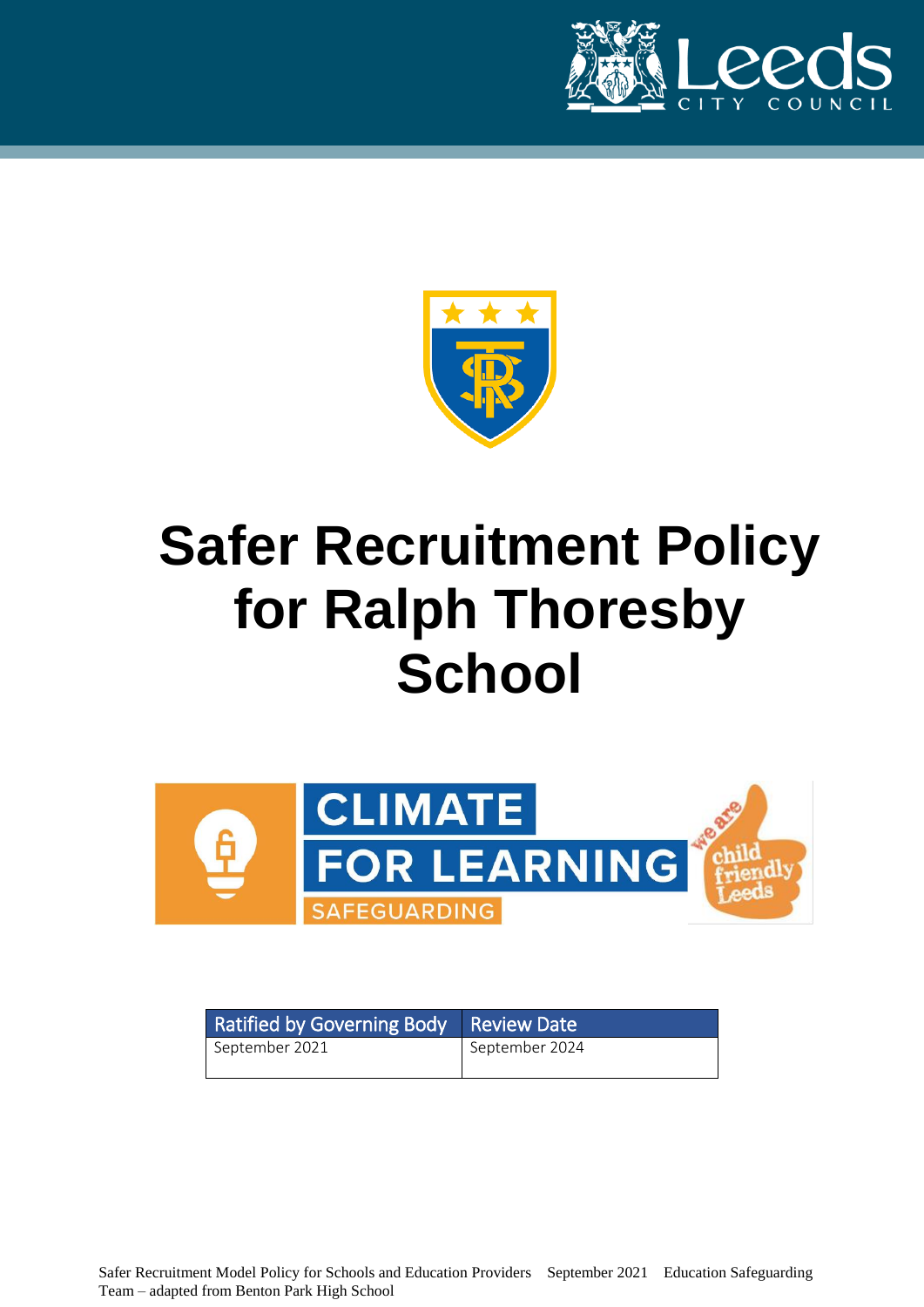# **1. Introduction**

1.1. This Safer Recruitment Policy has been produced in line with the DfE guidance 'Keeping Children Safe in Education (Sept 21). This policy aims to ensure a safe and fair recruitment and selection is conducted at all times. Safeguarding and promoting the welfare of children and young people is an integral factor in recruitment and selection and is an essential part of creating safe environments for children and young people.

### **2. Recruitment and selection policy statement**

2.1 Ralph Thoresby School is committed to safeguarding and promoting the welfare of children and young people and expects all staff and volunteers to share in this commitment.

2.2 Ralph Thoresby School is committed to attracting, selecting and retaining employees who will successfully and positively contribute to providing a valuable service. A motivated and committed workforce with appropriate knowledge, skills, experience and ability to do the job is critical to the school's performance and fundamental to the delivery of a high quality service.

# **3. Purpose**

3.1 To ensure the recruitment of all staff is conducted in a fair, effective and economic manner.

3.2 To achieve this purpose, those that are responsible for each stage of the recruitment process will demonstrate a professional approach by dealing honestly, efficiently and fairly with all internal and external applicants.

#### **4. Scope**

4.1 This policy applies to all the school employees and governors responsible for and involved in recruitment and selection of all staff.

4.2 The ultimate responsibility for recruitment and selection lies with the Governing Body. The Governing Body has delegated the responsibility to the Headteacher for appointing all staff.

#### **5. Aims and Objectives**

5.1 To ensure that the safeguarding and welfare of children and young people takes place at each stage of the process

5.2 To ensure a consistent and equitable approach to the appointment of all school staff.

5.3 To ensure all relevant equal opportunities legislation is adhered to and that appointees are not discriminated against on the grounds of race, nationality, gender, religion, age, disability, marital status, sexual orientation.

5.4 To ensure the most cost effective use is made of resources in the recruitment and selection process.

#### **6 Principles**

6.1 The following principles are encompassed in this policy:

All applicants will receive fair treatment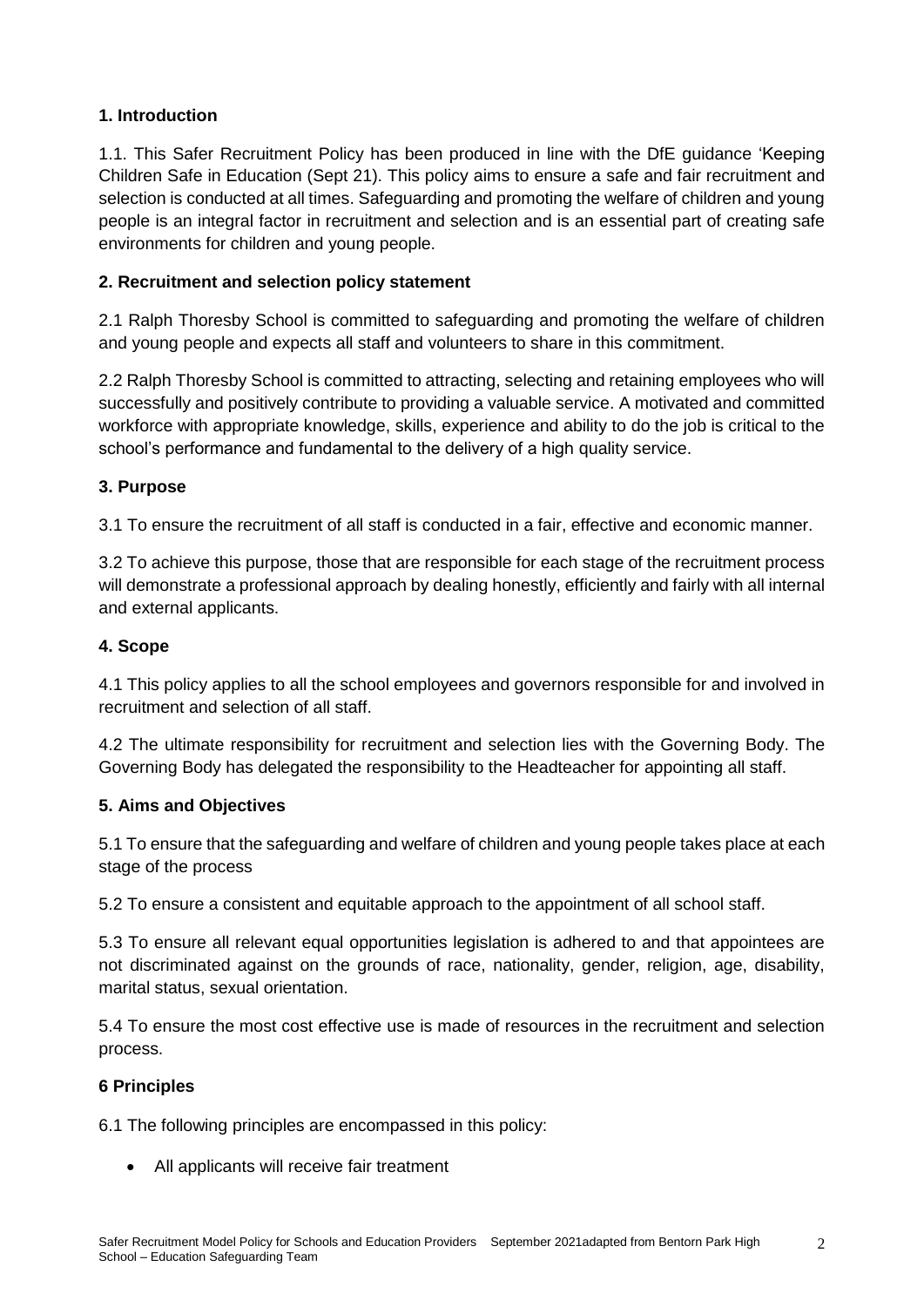- All applicant packs will include a job description detailing the post holder's responsibilities for safeguarding.
- Employees will be recruited on the knowledge, experience and skills needed for the job
- Selection will be carried out by a panel with at least two members. At least one panel member will have received appropriate Safer Recruitment Training as recommended by the LSCP.
- Selection will be based on a minimum of completed application form, short listing and interview, but, whenever possible, involve other assessments.
- Posts will normally be advertised on our school website and the advert will include reference to the school's commitment to safeguarding and promoting welfare of children and young people.
- The Equality Act makes it a requirement to make reasonable adjustment to the recruitment process if an applicant makes the employer aware that they have a disability. This applies to the entire recruitment process, from advertisement to appointment.

#### **7. Equal Opportunities**

7.1 Ralph Thoresby School is committed to providing equality of opportunity for all and ensuring that all stages of recruitment and selection are fair. Recruitment and selection procedures will be reviewed on a regular basis to ensure that applicants are not discriminated against on the grounds of race, nationality, gender, religion, age, disability, marital status, sexual orientation.

#### **8. Safer Recruitment – Recruitment and Selection Training**

8.1 It is a requirement that at least one member of the interview panel has completed LSCP approved Safer Recruitment Training prior to the start of the recruitment process. The following staff have received Safer Recruitment Training: Chloe Bell, Graham Cowgill, Peter Boden-Hook, Lucy Henderson, Scott Glover, Angela Caswell, Will Carr, Steve Hackshaw

The following Governors have completed Safer Recruitment Training: Neil Martin, Mary Wood, Simon Bannister, Emma Butler

#### **9. Pre-recruitment Process**

#### **9.1 Objective**

9.1.1 The objective of the recruitment process is to attract, select and retain staff who will successfully and positively contribute to the future development of the school. The first experience an individual has is important; therefore the experience should be positive and all those responsible for recruiting will:

- Leave a positive image with unsuccessful applicants
- Give successful applicants a clear understanding of the post and what is expected of them
- Take reasonable actions to reduce the risk of a bad selection decision recognising the potential cost and the school's commitment to safeguarding children and young people.

#### **9.2 Application Form**

9.2.1 A standard application form will be used to obtain a common set of data from all applicants. The application form will be adapted for different posts but will always include key information on safeguarding. As such, candidates must provide information on employment history and if appropriate adequately explain the reasons for any gaps. The candidates must complete, sign and date the declaration and follow instructions regarding the appropriate disclosure of relevant criminal convictions.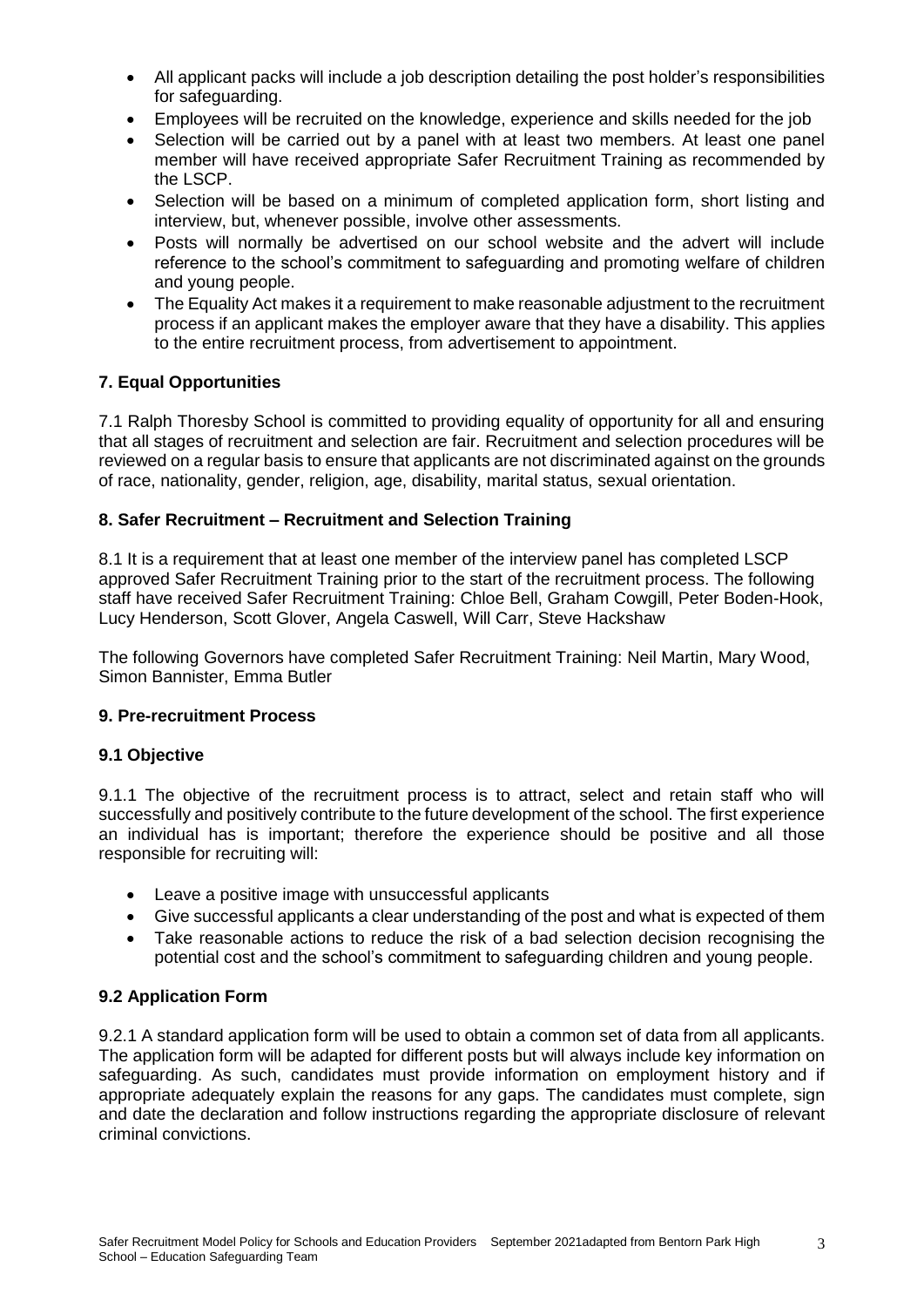#### **9.3 Job Description and Person Specification**

9.3.1 A job description and where applicable a person specification will be issued for all posts. In the case of volunteers this will include a volunteer role profile. The job description/volunteer role profile will have a clear reference to an individual's responsibility to safeguard children and promote their welfare.

#### **9.4 Criminal Self-Disclosure**

All short-listed candidates will be asked to complete a self-disclosure form with their invitation to interview,

#### **9.5 References**

9.5.1 The purpose of seeking references is to obtain objective and factual information to support appointment decisions. They will always be requested directly from the referee using the standardised school form.

9.5.2 References will be sought on all short listed candidates and will be obtained, where possible, before interview so that any issues or concerns they raise can be explored further with the referee, and/or taken up with the candidate at interview.

9.5.3 The school will take reasonable steps to verify references received electronically.

#### **10. Interviews**

10.1 The interview will assess the merits of each candidate for the post, including at least one question exploring their suitability to work with children and young people. The selection process for people who will work with children and young people will always include a face-to-face interview even if there is only one candidate.

#### **10.2 Interview Panel**

10.2.1 A minimum of two interviewers will form the interviewing panel.

10.2.2 The members of the panel will:

- have the necessary authority to make decisions about appointments;
- be appropriately trained, (at least one member of interview panel will have undertaken Safer Recruitment Training).
- meet before the interviews to:
	- o reach a consensus about the required standard for the job to which they are appointing;
	- $\circ$  consider the issues to be explored with each candidate and who on the panel will ask about each of those.

10.2.3 Where a candidate is known personally to a member of the selection panel this will be declared before shortlisting takes place. It may then be necessary to consider changing the selection panel to ensure that there is no conflict of interest.

#### **10.3 Scope of the Interview**

10.3.1 In addition to assessing and evaluating the applicant's suitability for the particular post, the interview panel will also explore:

- the candidate's attitude toward children and young people;
- his/her ability to support the school's ethos for safeguarding and promoting the welfare of children;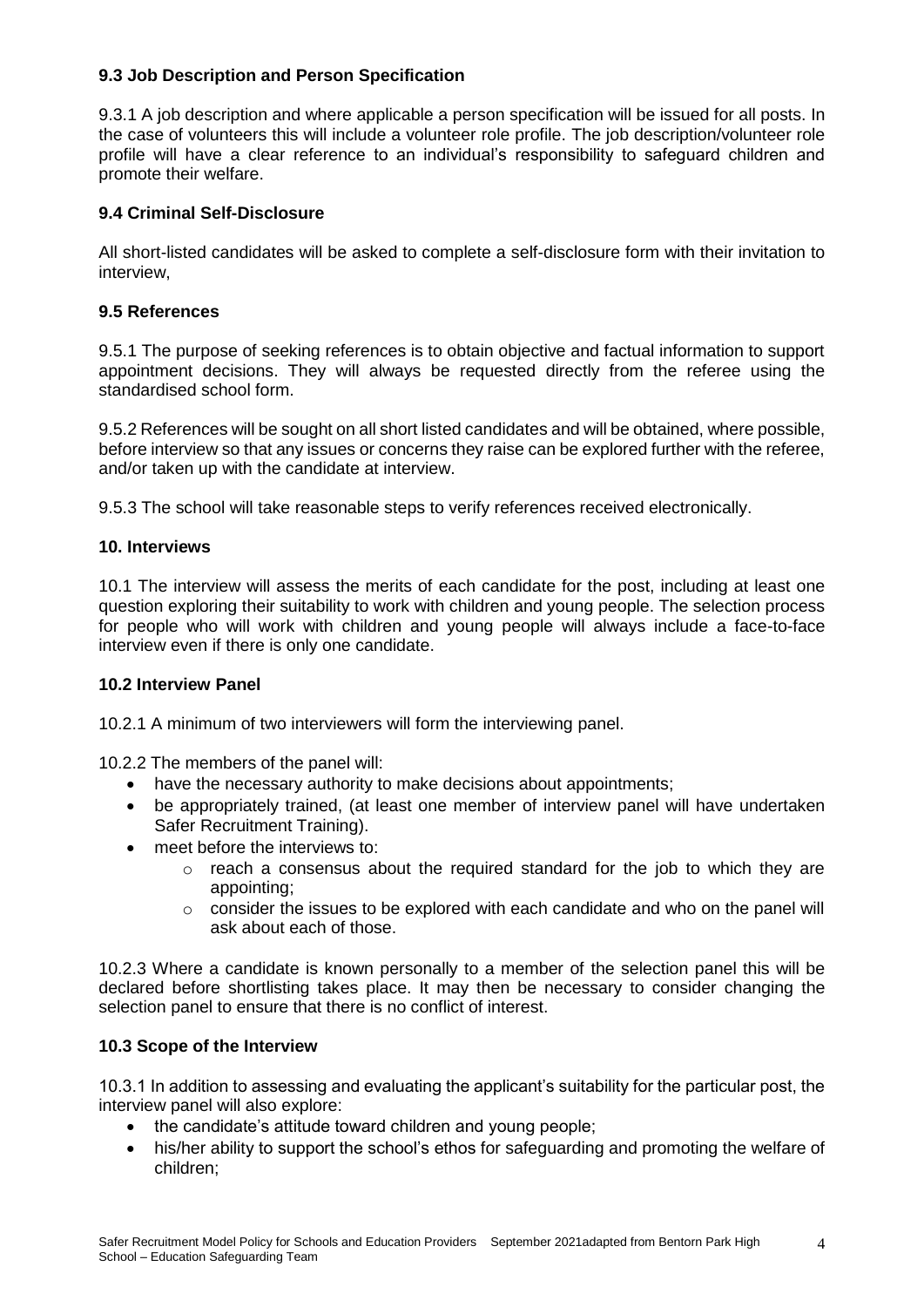- any gaps in the candidate's employment history;
- any concerns or discrepancies arising from the information provided by the candidate and/or a referee.

#### **11. Conditional Offer of Appointment: Pre Appointment Checks**

11.1. An offer of appointment to the successful candidate will be conditional upon:

- verification of the candidate's identity
- verification of eligibility to work in the UK
- appropriate overseas check, and references from any overseas education employer after this date.
- verification of the candidate's mental and physical fitness to carry out their role
- the receipt of at least two satisfactory and verified references
- verification of qualifications
- verification of professional status where required e.g. QTS status (unless properly exempted)
- a check of the DfE Barred List
- a satisfactory DBS Enhanced Disclosure, with the certificate seen and verified by the school. (for Volunteers a written risk assessment in relation to the undertaking of an Enhanced DBS Disclosure)
- a check using the Employer Access Online Service to see if a prohibition order issued by the Secretary of State for Education or GTCE sanction exists against the individual (for posts carrying out 'teaching work')
- verification of successful completion of statutory induction period (applies to those who obtained QTS after 7 May 1999) unless the successful candidate is an NQT undertaking their statutory induction (for teaching posts).
- Any additional checks as deemed appropriate

11.2 All checks will be appropriately documented and retained on the individuals personnel file with information recorded on the school's central record in line with the statutory requirements set out in Keeping Children Safe in Education (Sept 2021). Where information is unsatisfactory or there are discrepancies in the information provided this will be followed up.

11.3 Where:

- the candidate is found to be on the relevant barred List, or the DBS Disclosure shows s/he has been disqualified from working with children by a Court; or,
- an applicant has provided false information in, or in support of, his/her application; or,
- there are serious concerns about an applicant's suitability to work with children,

The facts will be reported to the Local Authority Designated Officer (LADO).

11.4 If an individual's DBS certificate is not completed a member of staff would only be able to commence work if the school is satisfied that:

- appropriate supervision is in place
- other checks (references etc) have are completed satisfactorily
- the DBS barred list check has been completed

11.5 The following personnel should have their details entered on the School Central Register

- Staff in regulated activity
- Regular and/or unsupervised Volunteers, including Governors
- Supply Staff
- Regular visiting professionals in regular contact with children eg Coaches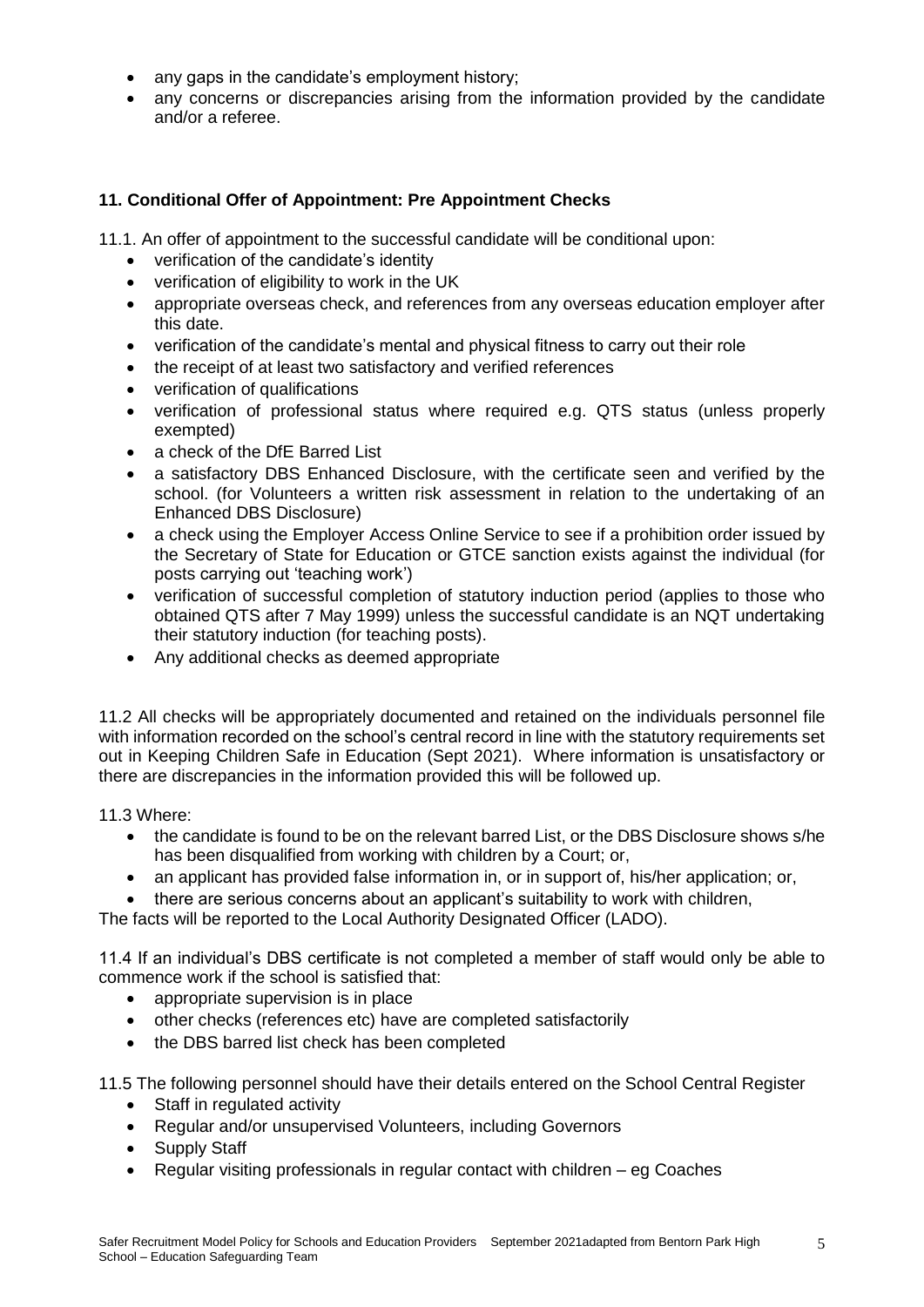Contract staff in regular contact with children All leavers will be deleted off the school central register immediately

#### **12. Post Appointment Induction**

12.1 There will be an induction programme for all staff which includes the arrangements for Child Protection and Safeguarding, Keeping Children Safe in Education (Part 1 (or Annex A as appropriate) and Annexe B) and Safer Working Practice Guidance.

#### **13. Supply Staff**

13.1 When the school needs to use the services of a supply agency we will ensure the agency operates a safer recruitment process and provides confirmation that the following have been checked and judged as satisfactory:

- Identity
- Enhanced DBS Disclosure
- Right to work in the UK
- The DBS Barred List
- Any Prohibition Order, Interim Prohibition Order or GTCE sanction for those undertaking ' teaching work'
- Qualifications (where applicable)
- Overseas Checks, including and EEA check where applicable (see Appendix 1)

When the supply member of staff arrives at the school, their identity will be checked and it will be confirmed that they are the same person on the documentation from the agency. The supply staff's details will be entered on the Single Central Record (SCR).

# **A copy of the Safer Recruitment Checklist (Appendix 1) will be completed with supporting evidence and placed in the file of successful candidates.**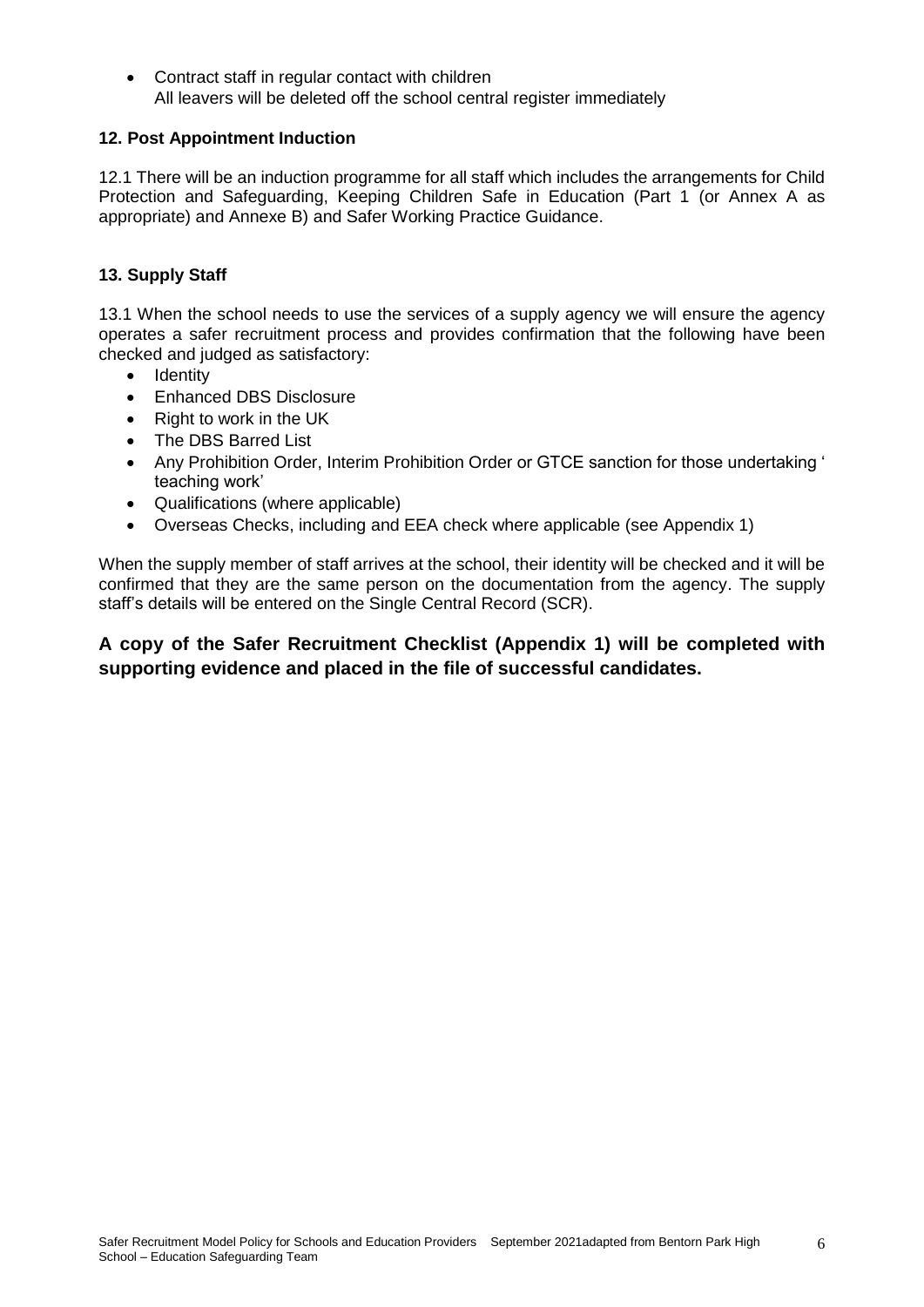# **Appendix 1 - Safer Recruitment Checklist** Post \_\_\_\_\_\_\_\_\_\_\_\_\_\_\_\_\_\_\_ Date  $\Box$

| Recruitment and selection checklist                                                                         | <b>Initials</b> | Date |
|-------------------------------------------------------------------------------------------------------------|-----------------|------|
| Pre-interview:                                                                                              |                 |      |
| Planning - Timetable decided: job specification and                                                         |                 |      |
| description and other documents to be provided to                                                           |                 |      |
| applicants, reviewed and updated as necessary.                                                              |                 |      |
| Application form seeks all relevant information and                                                         |                 |      |
| includes relevant statements about references etc                                                           |                 |      |
| Vacancy advertised (where appropriate) Advertisement                                                        |                 |      |
| includes reference to safeguarding policy, that is,                                                         |                 |      |
| statement of commitment to safeguarding and promoting                                                       |                 |      |
| welfare of children and need for successful applicant to be                                                 |                 |      |
| <b>DBS</b> checked                                                                                          |                 |      |
| Applications on receipt - Scrutinised - any                                                                 |                 |      |
| discrepancies/anomalies/gaps in employment noted to                                                         |                 |      |
| explore if candidate considered for short-listing                                                           |                 |      |
| <b>Short-list prepared</b>                                                                                  |                 |      |
| References - seeking                                                                                        |                 |      |
| Sought directly from referee on short-listed candidates; ask                                                |                 |      |
| recommended specific questions; include statement about                                                     |                 |      |
| liability for accuracy                                                                                      |                 |      |
| <b>References - on receipt</b>                                                                              |                 |      |
| Checked against information on application; scrutinised;                                                    |                 |      |
| any discrepancy/issue of concern noted to take up with                                                      |                 |      |
| referee and/or applicant (at interview if possible)                                                         |                 |      |
| (If received by email - accompanying email to verify                                                        |                 |      |
| authenticity. If not from professional email address,<br>follow up to ensure authenticity)                  |                 |      |
| <b>Invitation to interview - Includes all relevant information</b>                                          |                 |      |
| and instructions and the self-disclosure form.                                                              |                 |      |
|                                                                                                             |                 |      |
| Interview arrangements - At least two interviewers; panel                                                   |                 |      |
| members have authority to appoint; have met and agreed                                                      |                 |      |
| issues and questions/assessment criteria/standards                                                          |                 |      |
| <b>Interview - Explores applicants' suitability for work with</b>                                           |                 |      |
| children as well as for the post                                                                            |                 |      |
|                                                                                                             |                 |      |
| Self-Disclosure - Completed self-disclosure is submitted                                                    |                 |      |
| and seen by the member of the panel who is safer                                                            |                 |      |
| recruitment trained.                                                                                        |                 |      |
| Note: identity and qualifications of successful applicant                                                   |                 |      |
| verified on day of interview by scrutiny of appropriate                                                     |                 |      |
| original documents; copies of documents taken and placed                                                    |                 |      |
| on file; where appropriate applicant completed application                                                  |                 |      |
| for DBS disclosure                                                                                          |                 |      |
| Conditional offer of appointment: pre appointment                                                           |                 |      |
| checks. Offer of appointment is made conditional on                                                         |                 |      |
| satisfactory completion of the following pre- appointment                                                   |                 |      |
| checks and, for non-teaching posts, a probationary period                                                   |                 |      |
| References before confirmation of appointment: (if not                                                      |                 |      |
| obtained and scrutinised previously) (If received by email                                                  |                 |      |
| - accompanying email to verify authenticity. If not from<br>professional email address, follow up to ensure |                 |      |
| authenticity)                                                                                               |                 |      |
|                                                                                                             |                 |      |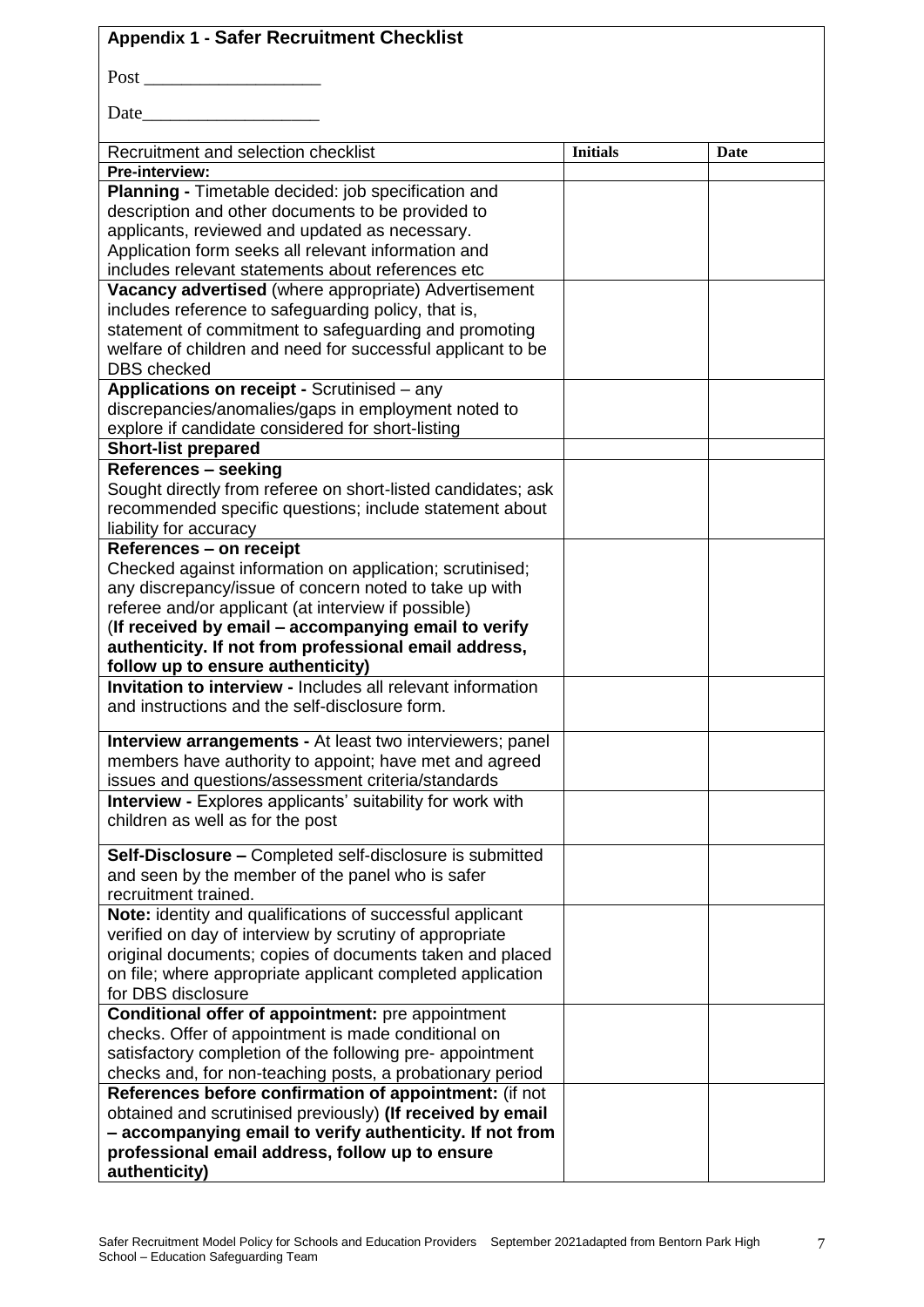| Identity (if that could not be verified at interview)                                                                                                                                                                                                                                                                                                                                                                                         |  |
|-----------------------------------------------------------------------------------------------------------------------------------------------------------------------------------------------------------------------------------------------------------------------------------------------------------------------------------------------------------------------------------------------------------------------------------------------|--|
| <b>Qualifications</b> (if not verified on the day of interview)                                                                                                                                                                                                                                                                                                                                                                               |  |
| Permission to work in UK, if required                                                                                                                                                                                                                                                                                                                                                                                                         |  |
| School record sight of DBS certificate - where<br>appropriate satisfactory DBS certificate.                                                                                                                                                                                                                                                                                                                                                   |  |
| <b>DBS Barred list check</b> – applicant is not barred from<br>working with Children (this must be completed before<br>the applicant commences work)                                                                                                                                                                                                                                                                                          |  |
| <b>Childcare (Disqualification) Regulations 2009 Letter</b><br>- for any staff who work in childcare provision or who are<br>directly concerned with the management of such<br>provision as defined in the statutory guidance.                                                                                                                                                                                                                |  |
| <b>Health</b> $-$ the candidate is medically fit<br><b>Medical Pre Employment Questionnaire</b>                                                                                                                                                                                                                                                                                                                                               |  |
| Prohibition from Teaching Work Check - For those<br>carrying out teaching work (see below) the teacher has<br>not been included in the prohibition list or interim<br>prohibition list or has a GTCE sanction.                                                                                                                                                                                                                                |  |
| Qualified Teacher Status (QTS) Check - (for teaching<br>posts in maintained schools) the teacher has obtained QTS<br>or is exempt from the requirement to hold QTS (for<br>teaching posts in FE colleges) the teacher has obtained a<br>Post Graduate Certificate of Education (PGCE) or<br>Certificate of Education (Cert. Ed) awarded by a higher<br>education institution, or the FE Teaching Certificate<br>conferred by an awarding body |  |
| <b>Overseas Checks</b> - for individuals who have lived or<br>worked abroad in the last 5 years. (For those carrying out<br>teaching work within the EEA area this will include an<br><b>EEA prohibition order check through Employer Access</b><br>until Jan 21, after this date it will include a reference<br>from any education employer overseas in the same<br>period)                                                                  |  |
| Statutory Induction Completed (for teachers who<br>obtained QTS after 7 May 1999 and are not employed as<br>NQTs)                                                                                                                                                                                                                                                                                                                             |  |
| <b>Risk Assessment – for Volunteers a written Risk</b><br>assessment in relation to undertaking an Enhanced DBS                                                                                                                                                                                                                                                                                                                               |  |
| Child Protection & Online safety training and other<br>induction such as H&S, Safe Working Practice / code of<br>staff behaviour, etc<br>Including:                                                                                                                                                                                                                                                                                           |  |
| <b>Safeguarding &amp; Child Protection Policy</b><br><b>Safer Working Practice Guidance</b><br><b>Whistleblowing procedures</b><br><b>KCSiE &amp; Annexe A</b><br><b>ICT Acceptable Use Policy</b><br><b>Online Safety Policy &amp; Guidance</b><br><b>Children Missing Education Policy</b>                                                                                                                                                  |  |
| <b>Behaviour Policy</b>                                                                                                                                                                                                                                                                                                                                                                                                                       |  |